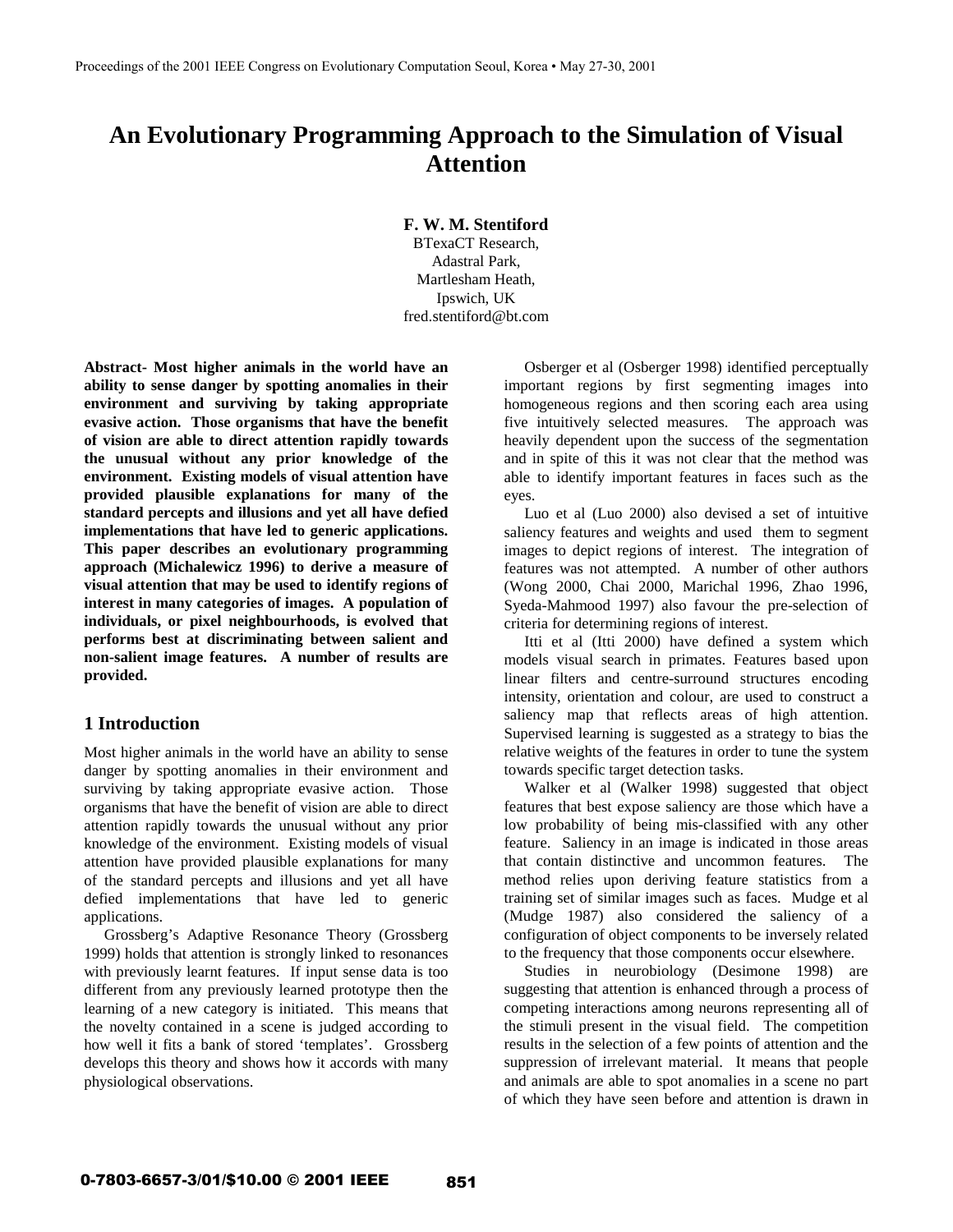general to the anomalous object in a scene, not to the common-or-garden or the familiar. It seems unlikely that such novelty can be sharply identified by processes which are totally dependent upon comparisons with a growing dictionary of independent recognition codes. Indeed past a certain size of dictionary, sense data corresponding to novel events will almost always match elements already existing within the dictionary.

Evolutionary algorithms have been shown to be very promising tools for the automatic design and optimisation of systems for image analysis (Stanhope 1998, Daida 1996). Some success has been achieved in applying evolutionary techniques to the segmentation of medical images (Cagnoni 1999).

This paper follows the thinking of Walker et al (Walker 1998) and proposes a measure of visual attention that depends upon the dissimilarity between neighbourhoods in the image. There are also links with the use of fractals to segment images according to their self similarity (Pentland 1984). However, the approach taken in this paper makes no use of any a priori intuitively constructed features or any training process that depends upon the arbitrary selection of training data and learning algorithms. The search is based upon an evolutionary process in which randomly generated constructs are tested and discarded or retained according to their discriminatory performance. In this way it is hoped to avoid the exclusion of whole categories of images by the constraints imposed by specific rules of analysis or the use of preordained templates. An ideal visual attention system has to cope with anomalies and backgrounds that have never been seen before.

## **2 Visual Attention Framework**

Let a set of measurements **a** correspond to a location **x** in an image where

 $\mathbf{x} = (x_1, x_2)$  and  $\mathbf{a} = (a_1, a_2, a_3, \dots, a_n)$ 

Define a function **F** such that  $\mathbf{a} = \mathbf{F}(\mathbf{x})$  wherever **a** exists. It is important to note that no assumptions are made about the nature of  $\bf{F}$  eg continuity. It is assumed that  $\bf{x}$  exists if **a** exists.

Consider a neighbourhood N of **x** where

$$
\{x' \in N \text{ iff } |x_i - x'_i| < \varepsilon_i \; \forall \; i\}
$$

Select a set of m random points in N to create an individual S**x** where

$$
S_x = \{x'_1, x'_2, x'_3, ..., x'_m\} \text{ and } F(x'_i) \text{ is defined.} \tag{1}
$$
  
Select another location **y** for which **F** is defined.  
Define the set  $S_{-} = \{v'_1, v'_2, v'_3, ..., v'_m\}$  where

 $\{ \mathbf{y}_1, \mathbf{y}_2, \mathbf{y}_3, \ldots \}$  $\mathbf{x} \cdot \mathbf{x}'$ <sub>i</sub> =  $\mathbf{y} \cdot \mathbf{y}'$ <sub>i</sub> and  $\mathbf{F}(\mathbf{y}'$ <sub>i</sub>) exists.

The individual  $S_x$  matches  $S_y$  if

 $|F_i(\mathbf{x}) - F_i(\mathbf{y})| < \delta_i$  and  $|F_i(\mathbf{x}_i') - F_i(\mathbf{y}_i')| < \delta_i \ \forall i,j$ . In general  $\delta$ <sub>i</sub> is not a constant and will be dependent upon the measurements under comparison ie.

#### $\delta_i = f_i(\mathbf{F}(\mathbf{x}), \mathbf{F}(\mathbf{v}))$

 $C_x$  is the number of mismatches between the individual  $S_x$  and t randomly selected locations **y**. Each time a match is obtained the individual  $S_x$  is allowed to 'die' and a new individual created as defined in (1). In this way individuals  $S_x$  that generate continuous sequences of mismatches are preserved with the highest performers lasting the longest. A population of the M highest performing individuals  $S_x$  is maintained over all the **x** and is drawn upon first before generating further random versions in (1). Individuals that generate high mismatch scores displace those with lower performances and survive to be selected again and again for their likely good discrimination in other parts of the image.

A location **x** will be worthy of attention if  $C_x$  is amongst the highest values associated with pixels in an image.

#### 1 1 0 1 0 0 1 1 0 1 0 0 1 1 0 1 0 0 1 1 0 1 0 0 1 1 0 1 0 1 1 1 0 1 x y Figure 1 Individual at x mismatching at y.

For example, in the case of a one-dimensional sequence of binary digits, m bits are selected in the neighbourhood of a bit x [Figure 1]. Each of the bits possesses a single value of 1 or 0, so  $F(x') = a = 1$  or 0. The neighbourhood of a second bit y elsewhere in the stream matches the first if the parity of all the  $m + 1$ corresponding bits are equal  $(\delta_i = 0)$ . It would be expected that high mismatching scores would be obtained for all x if the binary sequence was random (Stentiford 1973). Bits located within repetitive sequences (eg 110100110100) would obtain low attention estimates, but the vicinity of any occasional irregularities would be highlighted.

In the visual case of a two-dimensional still image, m pixels **x**' are selected in the neighbourhood of a pixel **x** [Figure 2]. Each of the pixels might possess three colour intensities, so  $\mathbf{F}(\mathbf{x}') = \mathbf{a} = (r, g, b)$  or (h, s, v).

The neighbourhood of a second pixel **y** matches the first if the colour intensities of all  $m + 1$  corresponding pixels have values within δ of each other. Pixels **x** that achieve high mismatching scores over a range of t neighbouring pixel sets  $S_x$  and pixels **y** are assigned a high estimate of visual attention. This means that pixels possessing novel colour values that do not occur elsewhere in the image will be assigned high visual attention estimates. It also means that neighbourhoods that span different coloured regions (eg edges) are naturally given high scores if those colour adjacencies only occur rarely in the scene.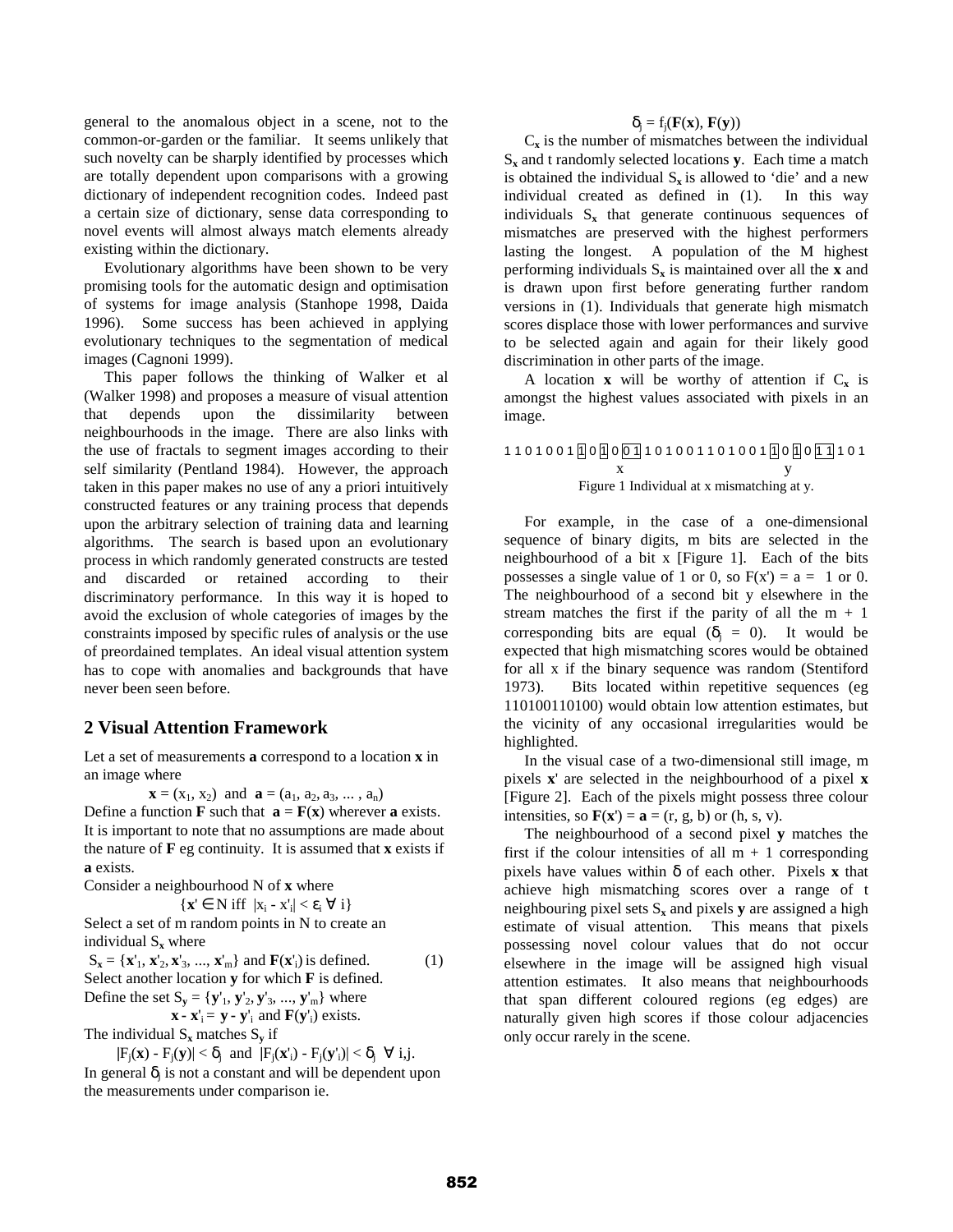

Figure 2 Individual at **x** mismatching at **y**.

## **3 Implementation**

The visual attention estimator has been implemented as a set of tools that process images and sets of images and produce corresponding arrays of attention scores. The scores are thresholded and those above the threshold are displayed using a continuous spectrum of false colours with the maximum scores being marked with a distinctive colour.

The estimator is based upon the principle of detecting and measuring differences between neighbourhoods in the image. Such differences are recorded and the scores incremented when pixel configurations are selected that do not match identical positional arrangements in other randomly selected neighbourhoods in the image. The gain of the scoring mechanism is increased significantly by retaining the individual  $S_x$  if a mismatch is detected, and re-using  $S_x$  for comparison with the next of the t neighbourhoods. If however,  $S_x$  subsequently matches another neighbourhood, the score is not incremented, and a new individual  $S_x$  is created ready for the next comparison. In this way competing individuals are selected against if they contain little novelty and turn out to represent structure that is common throughout the image. Indeed it is likely that if a mismatching pixel configuration is generated, it will mismatch again elsewhere in the image, and this feature in the form of  $S_x$ once found, will accelerate the rise of the visual attention score provided that the sequence is not subsequently interrupted by a match.

Sometimes high performing individuals might be prematurely culled because a match is found early in the trials. However, the chances of this happening are least for the best performers and does not detract from the search for mismatches across the image.

The size of neighbourhoods is specified by the maximum distance of components  $(\epsilon_i)$  to the pixel being scored. The neighbourhood is compared with the neighbourhoods of t other randomly selected pixels in the image that are more than a distance epsilon from the boundary. Typically  $\varepsilon_i = 3$  and  $t = 100$ , with  $m = 3$ neighbouring pixels selected for comparison. Larger values of m and the  $\varepsilon$ <sub>i</sub> are selected according to the scale of the patterns being analysed. Increasing the value of t improves the level of confidence of the detail in the attention estimate display. It is possible to isolate attention features at different scales by insisting that neighbourhood pixels are all selected such that

#### $|x_i - x'_i| > \eta_{s.}$

Pixels are matched if their colour values are separated by less than a certain threshold in the chosen colour space (Sharma 1997). The results reported here have been derived using a modified form of the HSV colour space, and further work is necessary using spaces that provide colour difference formulae that more closely match the performance of the human visual system in visual attention tasks.

Computational demand increases linearly with t and the area of the image. An image of size 640 x 480 with  $t=100$  and m=3 takes about 40 seconds on a 330MHz Pentium. It is not felt that processing time is a major drawback because the visual attention score for each pixel is not dependent on the scores of others and the algorithm is therefore capable of parallel implementation. A version has been successfully implemented in parallel on separate machines although each machine still needs access to the whole image.

Processing time is considerably reduced at the risk of missing small details by means of a focusing strategy. Pixels are sampled for scoring according as they lie on a relatively sparse grid placed on the image under analysis. Any pixels obtaining a score greater than a certain threshold trigger the scoring of all pixels in that neighbourhood of the grid. This has the effect of attributing most processing power to areas of high visual attention whilst ignoring expanses of background material (eg expanses of sky).

## **4 Results**

A number of images have been processed that illustrate the performance of the algorithm. The examples in this section are presented as an original image together with a false colour representation of the visual attention estimates. The results on black and white patterns show pop out effects [Figure 3a, 3b] and illusions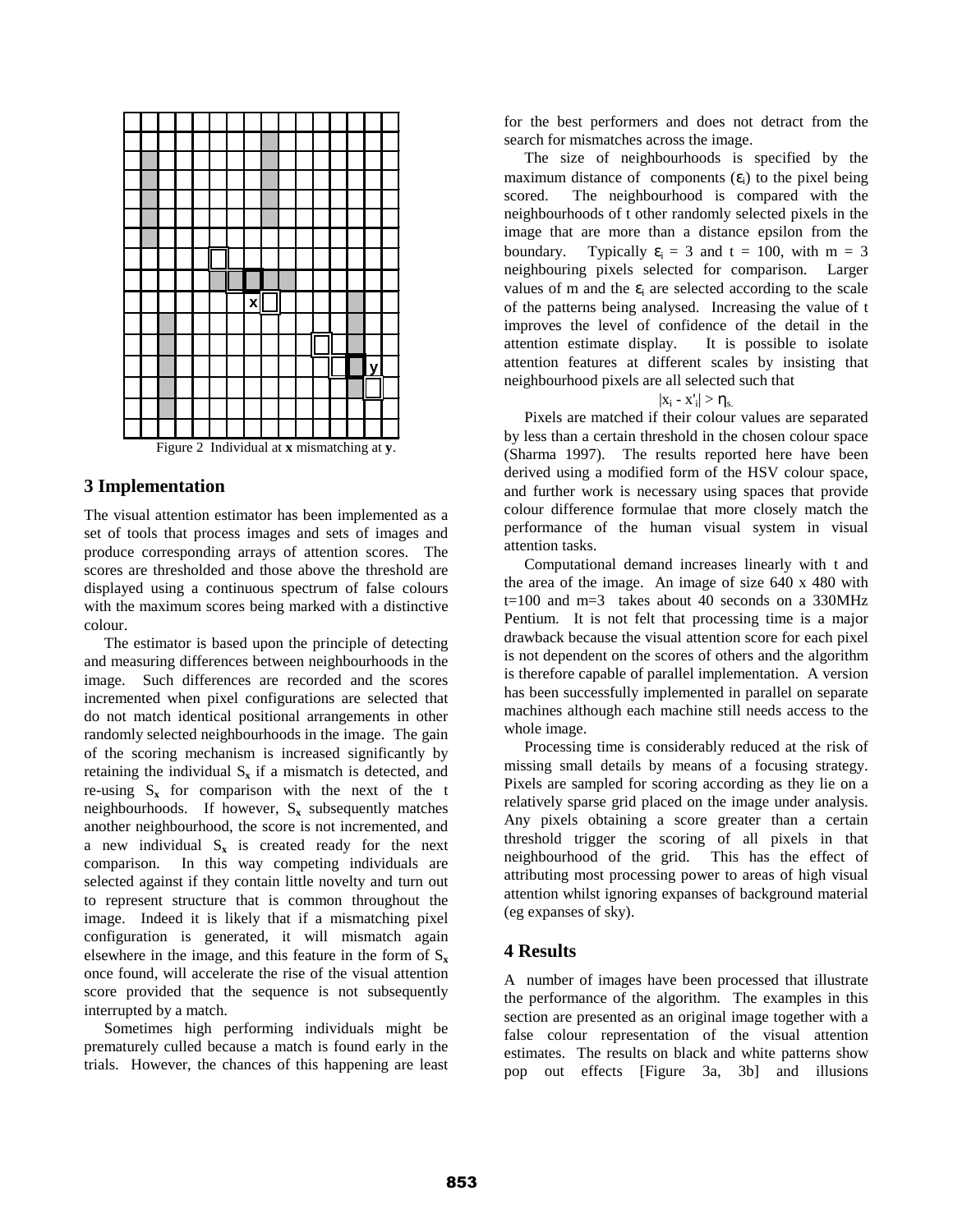

Figure 3a Figure 3b



















Figure 6a Figure 6b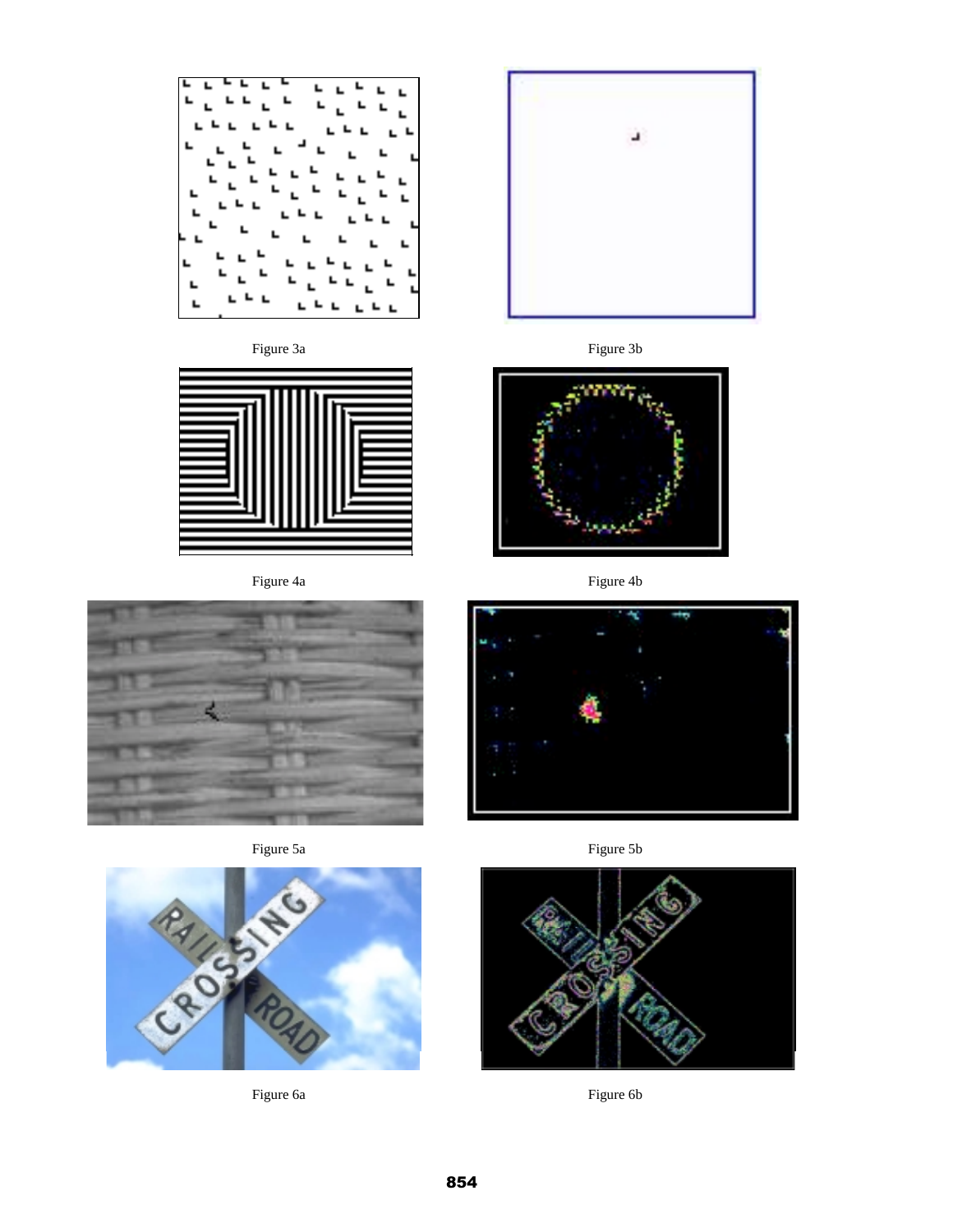

Figure 7a Figure 7b







Figure 8a Figure 8b



Figure 9a Figure 9b





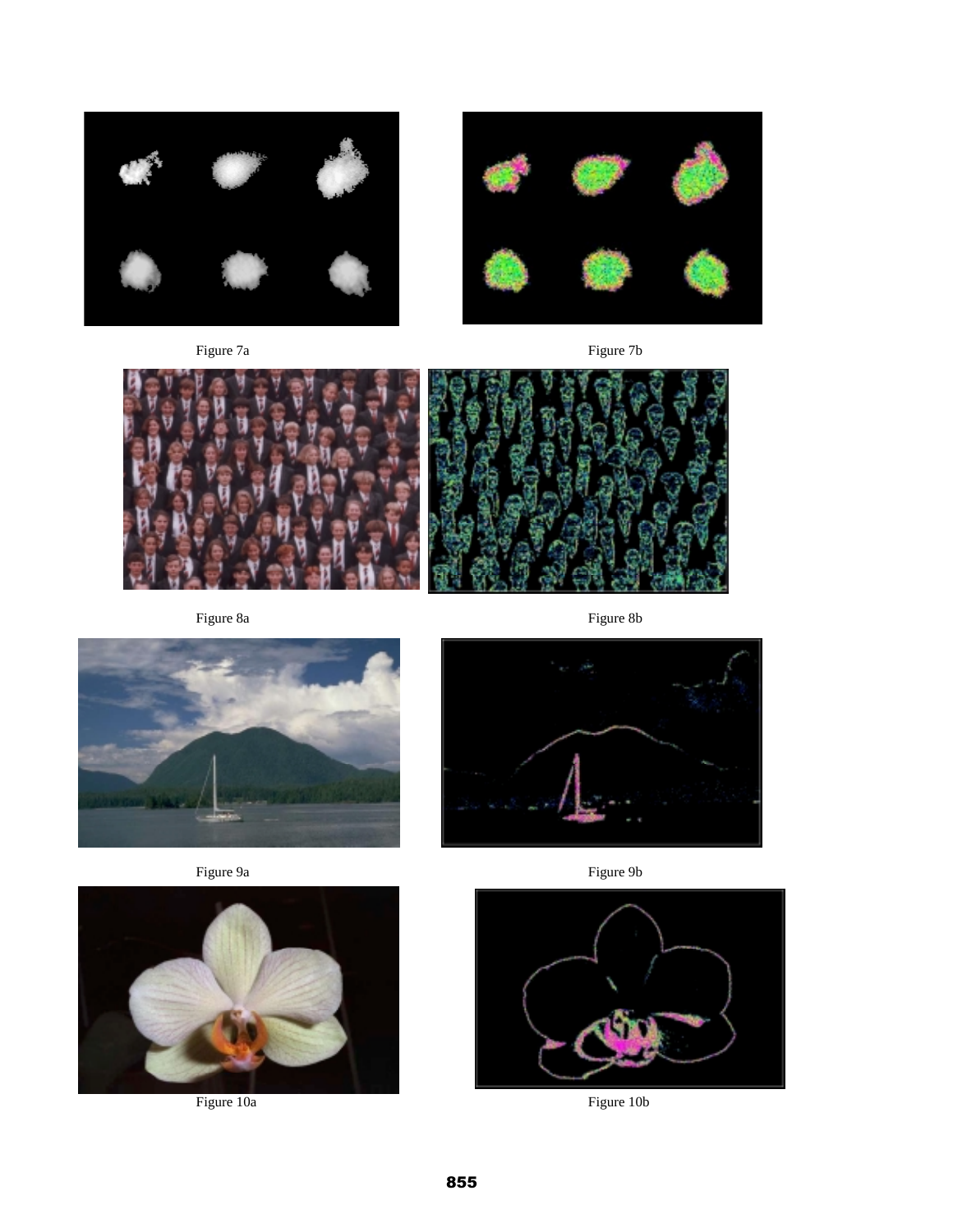

Figure 11a Figure 11b

[Figure 4a, 4b] that bear some similarity with human visual perception. Defects in textures [Figure 5a, 5b] are highlighted very strongly depending upon their frequency of occurrence against a regular background. Warning

signs [6a, 6b] almost always possess high visual attention measures by virtue of their relatively rare colouration and colour adjacencies.

The ability of the system to detect artefacts by comparison with a background of normal examples is illustrated in an image of skin cells some of which have been exposed to ultra violet light [7a, 7b]. Cells damaged by UV are characterised by an uneven cell structure whereas normal cells possess a more predictable cell wall (Curnow 2001). Here the upper row of damaged cells is highlighted by larger areas of maximum visual attention estimates.

The visual attention estimator is of little help in those images where higher level mental processes and memories usually provide the stimulus for visual attention. If the image is largely self-similar and no neighbourhood is significantly different from others then the estimator will not generate high visual attention scores. For example, in a sea of faces [8a, 8b] nothing particular stands out unless a friend is spotted in which case attention is drawn to that individual to the exclusion of all others. However, the algorithm as described in this paper does not make use of *a priori* information except at the very lowest level (eg colour perceptual modelling) and is not able to simulate higher levels of cognitive behaviour.

The technique identifies the most striking aspects of images whether it be a boat on the sea or the shape of a mountain [9a, 9b]. In the case of a flower it is the central portion that attracts the greatest attention [10a, 10b], although the outline of the petals is also important. The central areas of the petals do not produce high visual attention scores because they occupy a much greater area of the image that either the central structure or the outer edge of the petals. Providing textual material does not predominate in an image, the pixels making up the characters are highlighted by the attention mechanism

[11a, 11b]. The visual structures associated with printed text do not occur in nature and so mismatching neighbourhoods are relatively easily found in such images.

## **5 Discussion**

The results described in this paper lend support to the conjecture that visual attention is to a certain extent dependent upon the disparities between neighbourhoods in the image. Eye-tracking experiments are planned to test and refine this hypothesis using results generated by the algorithm.

Although it cannot be proved, it is believed that the performance of the approach across a diverse set of visual content is due to the insistence that no *a priori* or Lamarckian guidance is introduced into the estimation mechanism. Any form of heuristic filtering, quantisation, or normalisation will certainly enhance the performance on specific categories of input data, but it will also limit performance on potentially huge volumes of unseen input data space. Darwinian evolution has the advantage that it proceeds without preordained heuristics and relies upon the power of diversity to encompass good solutions and select for the best ones (Stentiford 2000). However, if it is known for sure that attention must only be directed at objects possessing a certain colouring, for example that of human skin, then it would be reasonable to modify the colour space model to reflect this and encourage matching to take place between all colours except those possessing a hue close to that of skin.

The current method produces a high performing population by selecting from individuals that are generated completely randomly. It should be possible to increase performance by mutating competent individuals, testing for better discrimination, and retaining those that perform better. Individuals may be altered by adding, deleting, or moving pixels in the neighbourhood. Whether this speeds the search process remains to be seen.

The visual attention map of an image forms part of the metadata of that image; it adds value in that the extra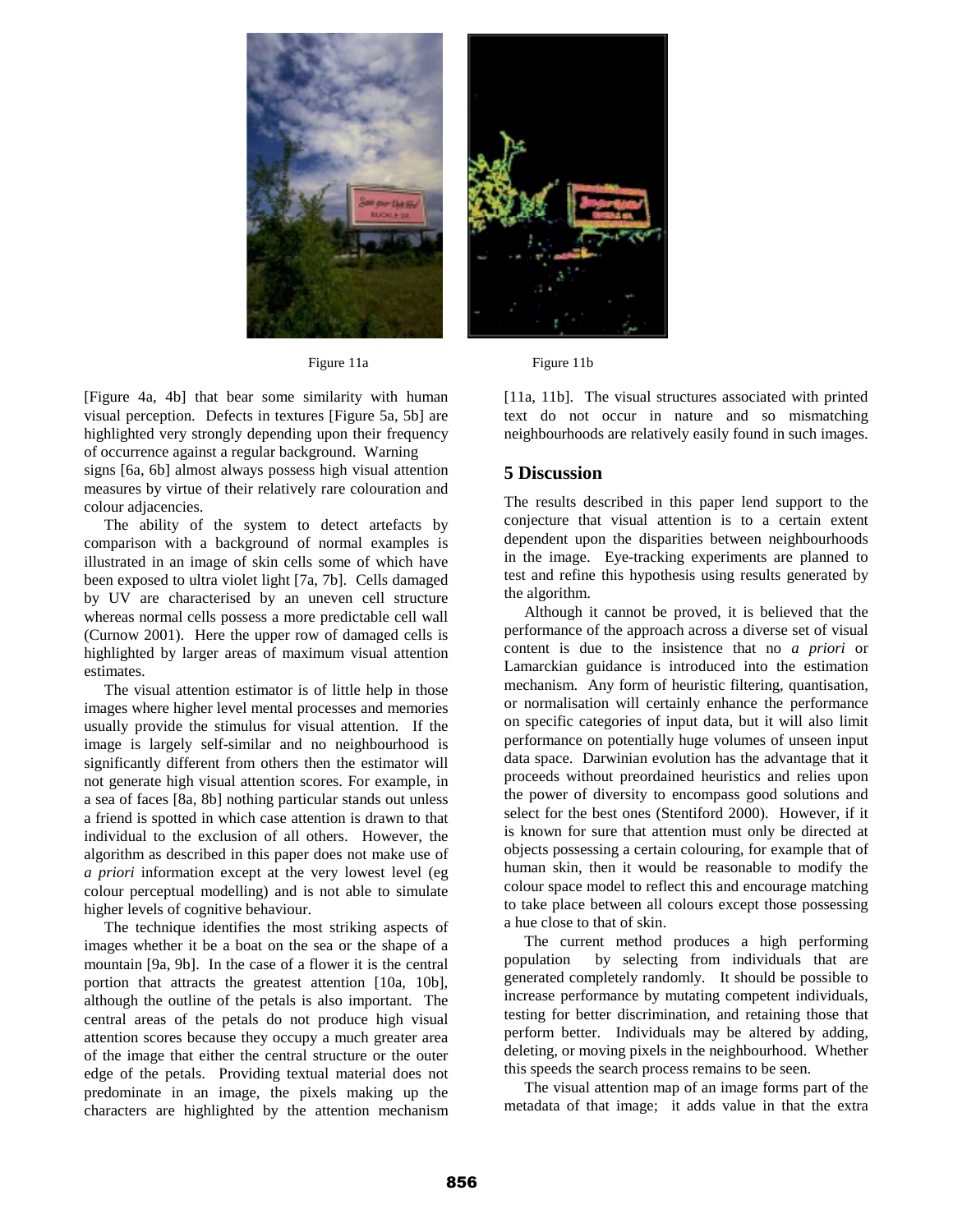information may be used to segment the image for a variety of purposes including compression. Areas of low visual attention can be compressed at a much higher rate than the rest of the image without affecting perceptual quality. As discussed above, small quantities of text would be unaffected by the compression.

# **6 Conclusions**

An evolutionary programming technique for estimating visual attention has been described. Pixels that are surrounded by novel structure are distinguished from those that are embedded in neighbourhoods that have many similar counterparts elsewhere in the image. Populations of individuals, or pixel neighbourhoods, are evolved that characterise the regions of interest in images. Results indicate some similarity with the behaviour of the human visual system, although eye-tracking experiments need to be carried out over a range of images to test the validity of the model and to establish more clearly the part played by the higher level mental processes of the observer.

It has been shown that objects worthy of visual attention can be located in a number of different scenes. Potential applications include the detection of surface defects in manufacturing processes. This could be extended to the location of anomalies in more general images such as those of airborne objects, or man-made intrusions in country or ocean scenes. The approach also has potential for providing an objective measure of the extent of cellular damage as reflected by optical appearance. Artefacts may be characterised by the level of attention they attract against a background of normal controls. Finally, knowing the important areas in an image means that differential compression techniques can be applied in such a way that perceived quality is not impaired whilst achieving potentially higher levels of compression than existing techniques that are unable to discriminate within images.

The computational demands can be high, but the algorithm is capable of parallel implementation making the processing time independent of the image size. Moreover serial implementations are speeded up by concentrating processing on parts of the image likely to yield areas of high visual attention as indicated by sample pixel scores.

# **7 Acknowledgements**

Acknowledgements are due to Volker Typke who wrote the software and produced some of the results in this paper.

# **Bibliography**

Cagnoni, S., Dobrzeniecki, A. B., Poli, R., and Yanch, J. C. (1999) "Genetic algorithm-based interactive segmentation of 3D medical images", Image and Vision Computing, 17:881-895.

Chai, D., Ngan, K. N. and Bouzerdoum (2000) "Foreground/background bit allocation for region-ofinterest coding", IEEE Conf. On Computer Vision and Pattern Recognition, June.

Curnow, A., Salter, L., Morley, N., and Gould, D. (2001), "A preliminary investigation of the effects of arsenate on irradiation-induced DNA damage in cultured human lung fibroblasts", to be published in the Journal of Toxicology and Environmental Health.

Daida, J. M., Bersano-Begey, T. F., Ross, S. J., and Vesecky, J. F. (1996) "Evolving feature-extraction algorithms: adapting genetic programming for image analysis in geoscience and remote sensing", Proc 1996 Int Geoscience and Remote Sensing Symposium, pp 2077 – 2079.

Desimone, R. (1998) "Visual attention mediated by biased competition in extrastriate visual cortex", Phil. Trans. R. Soc. Lond. B, 353, pp 1245 – 1255.

Grossberg, S. (1999) "The link between brains, learning, attention, and consciousness", Consciousness & Cognition", 8, 1-44.

Itti, L. and Koch, C. (2000) "A Saliency-Based Search Mechanism for Overt and Covert Shifts of Visual Attention",

[http://www.klab.caltech.edu/~itti/attention/publications/00](http://www.klab.caltech.edu/~itti/attention/publications/00_VR) [\\_VR](http://www.klab.caltech.edu/~itti/attention/publications/00_VR) also in Vision Research 2000.

Luo, J. and Singhal, A. (2000) "On measuring low-level saliency in photographic images", IEEE Conf. On Computer Vision and Pattern Recognition, June.

Marichal, X., Delmot, T., De Vleeschouwer, C., Warscotte, V. and Macq, B. (1996) "Automatic detection of interest areas of an image or of a sequence of images", IEEE Int. Conf. on Image processing.

Michalewicz, Z. and Michalewicz, M. (1996) "Evolutionary computation: main paradigms and current directions", Appl. Math. And Comp. Sci., vol 6, No 3, pp  $393 - 413$ .

Mudge, T. N., Turney, J. L. and Volz (1987) "Automatic generation of salient features for the recognition of partially occluded parts", Robotica, Vol 5, pp 117-127.